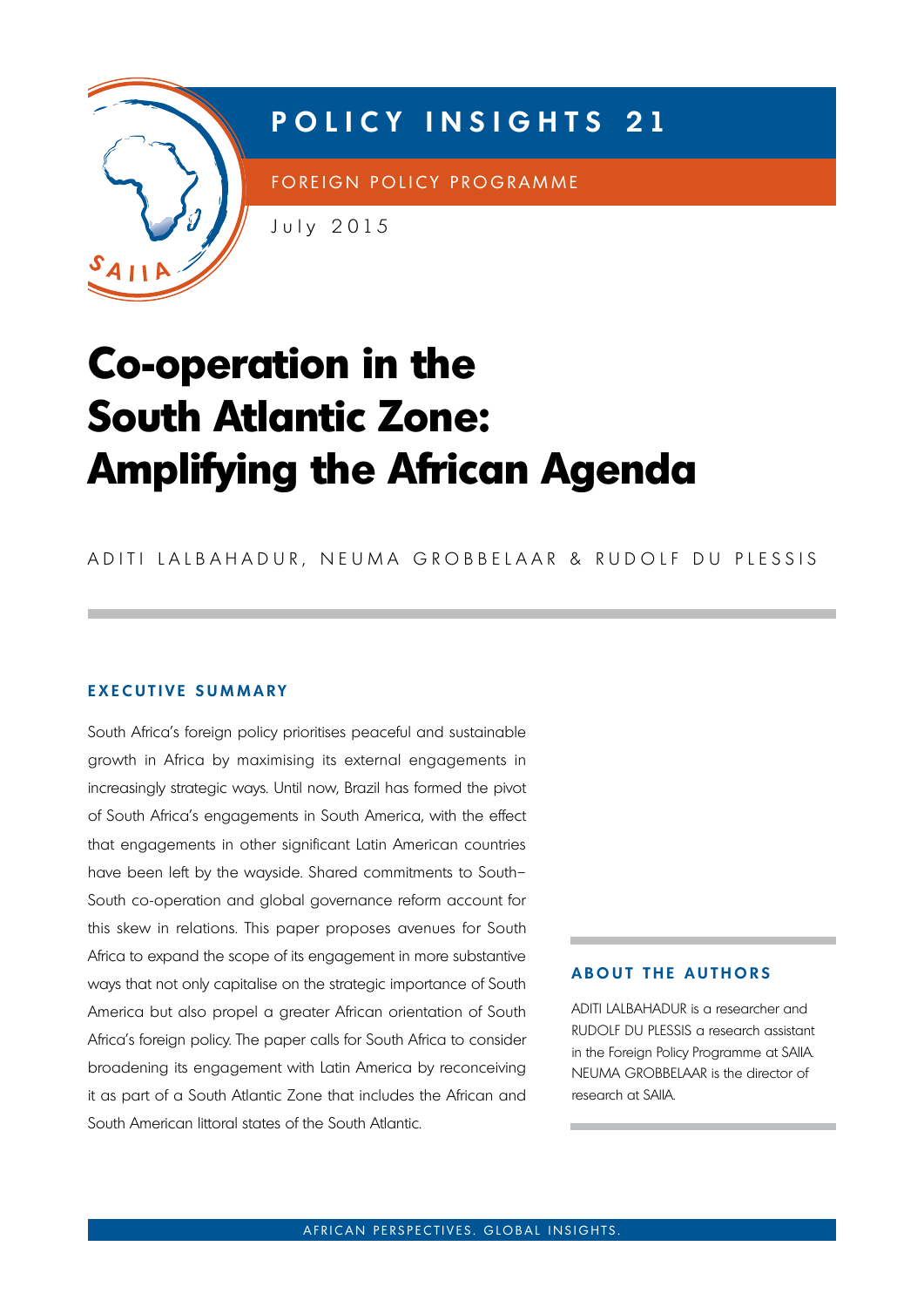#### **INTR o DUCTI o N**

The South Atlantic Zone refers to a grouping of countries from Latin America and Africa that have a littoral border on the South Atlantic Ocean. This grouping holds significant strategic and economic potential for countries from both regions. Traditionally, South Africa's regional foreign policy has been classified as either Latin American or African. However, an approach that conceives of South Atlantic Zone countries as a single entity offers an opportunity to bridge this conceptual and geographic divide while providing a framework for greater multilateral co-operation.

One of the many opportunities that arise from this grouping is the potential to expand South Africa's foreign policy priorities on ocean economics through initiatives such as Operation Phakisa (discussed later in the paper). A similar initiative with the Indian Ocean Rim Association has already been prioritised by the South African government – seemingly because of its bid to lead this organisation from 2017 onwards.

The White Paper on South African Foreign Policy<sup>1</sup> identifies a number of similarities between Latin America and Africa. Countries on both sides of the South Atlantic are bound by shared developmental trajectories characterised by resource-based economies and exports of single commodities. They also share similar patterns of underdevelopment and poverty. These characteristics provide several opportunities for economic co-operation by sharing best practices in socio-economic development, mining, agro-processing, beneficiation of mineral products, science and technology, and infrastructure development.

Brazil is a major actor in the South Atlantic, and South Africa already enjoys a strong relationship with that country, shaped by the two countries' engagement in BRICS. However, South Africa and Brazil have a considerably longer history of interacting with each other. As founding members in 2003 of the India-Brazil-South Africa Dialogue Forum, the two countries have a shared commitment to increasing South–South co-operation. They are also both strong regional powers and share similar challenges as middle powers, including an aspiration to have a greater voice in global affairs. This is recognised in the Foreign Policy White Paper, which states that 'South Africa's interactions with Brazil as an emerging power should be a platform for significant bilateral growth in economic and political cooperation, as well as for collaboration on specific global multilateral objectives'.2

The White Paper continues: 'Other countries in the region also provide economic and political opportunities to pursue complementarities within the context of South–South cooperation, multilateralism, and closer bilateral strategic relations.'<sup>3</sup>

Although the White Paper suggests that South Africa prefers to base its engagement with Latin America on bilateral co-operation agreements (South Africa has bi-national commissions with Argentina and Mexico, a Joint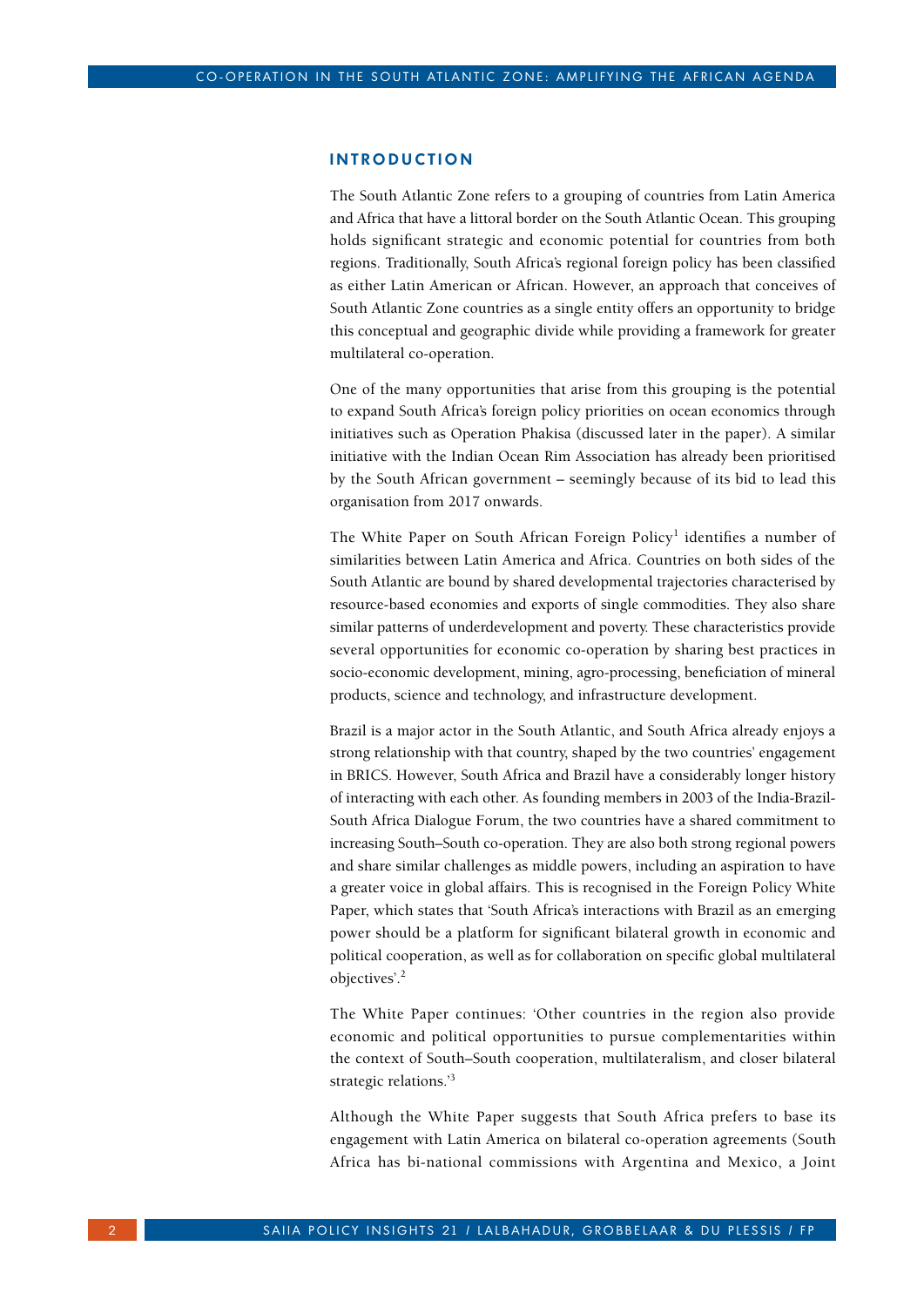Commission with Brazil, a Joint Consultative Mechanism with Cuba and a Joint Commission with the Bahamas),<sup>4</sup> its longer-term vision is to increase its engagement in Latin America and the Caribbean with more active and emerging middle powers to 'enable partnerships and strategic coalitions to advance mutual interests'.5

The Zone of Peace and Cooperation of the South Atlantic (ZPCSA) is an entity that has the potential to advance collaboration between Africa and Latin America. Established in 1986 under the stewardship of Brazil, its primary focus was the preservation of peace in the region and keeping the area free of weapons of mass destruction. The ZPCSA formally consolidated the Treaty of Tlatelolco (signed in 1967), the Antarctic Treaty (1959) and the Treaty of Pelindaba (1961). These treaties cumulatively created a nuclear-weapon-free zone in Africa, the Caribbean, Latin America and Antarctica.

The ZPCSA comprises 24 countries: South Africa, Angola, Argentina, Benin, Brazil, Cape Verde, Cameroon, Congo-Brazzaville, Côte d'Ivoire, Equatorial Guinea, Gabon, Gambia, Ghana, Guinea, Guinea-Bissau, Liberia, Namibia, Nigeria, Democratic Republic of the Congo, São Tomé and Príncipe, Senegal, Sierra Leone, Togo and Uruguay. The primary focus of the ZPCSA is security co-operation. However, there has been limited engagement by signatory states on this and progress has been slow. This is because the sporadic ministerial meetings that have been held have tended to focus on reinforcing institutional frameworks. Development is also partly hampered by the fact that South Africa was the only African country during this period with significant long-range naval capabilities.<sup>6</sup>

Geopolitical changes in the maritime security situation in the South Atlantic and new interest from key countries in the region have contributed to a renewed drive to revitalise the ZPCSA. Ongoing tensions between the UK and Argentina over the disputed status of the Falklands/Malvinas islands and the growing incidence of piracy in the Gulf of Guinea have focused greater attention on peace and security initiatives in the region. The 2013 Montevideo ministerial meeting was only the seventh time that the grouping had met since its formation in  $1986<sup>7</sup>$  and it seems to have injected new energy into its broader agenda. The reasons for this are partly economic.

New discoveries of light oil (which is higher in market value than tight or heavy oil) and gas deposits off the coast of Brazil in 2012<sup>8</sup> created the domestic impetus for the country to improve its maritime security and co-operation. Brazil's Blue Amazon policy is aimed at gaining popular support for the notion that it has a 'responsibility to enforce' peace and security in the South Atlantic to safeguard its newly discovered natural resources.<sup>9</sup> South Africa's interest in furthering this kind of co-operation in this zone is bolstered by the fact that an estimated 9 billion barrels of oil and 11 billion barrels of natural gas lie untapped within its Exclusive Economic Zone (EEZ).10

Geopolitical changes in the maritime security situation in the South Atlantic and new interest from key countries in the region have contributed to a renewed drive to revitalise the ZPCSA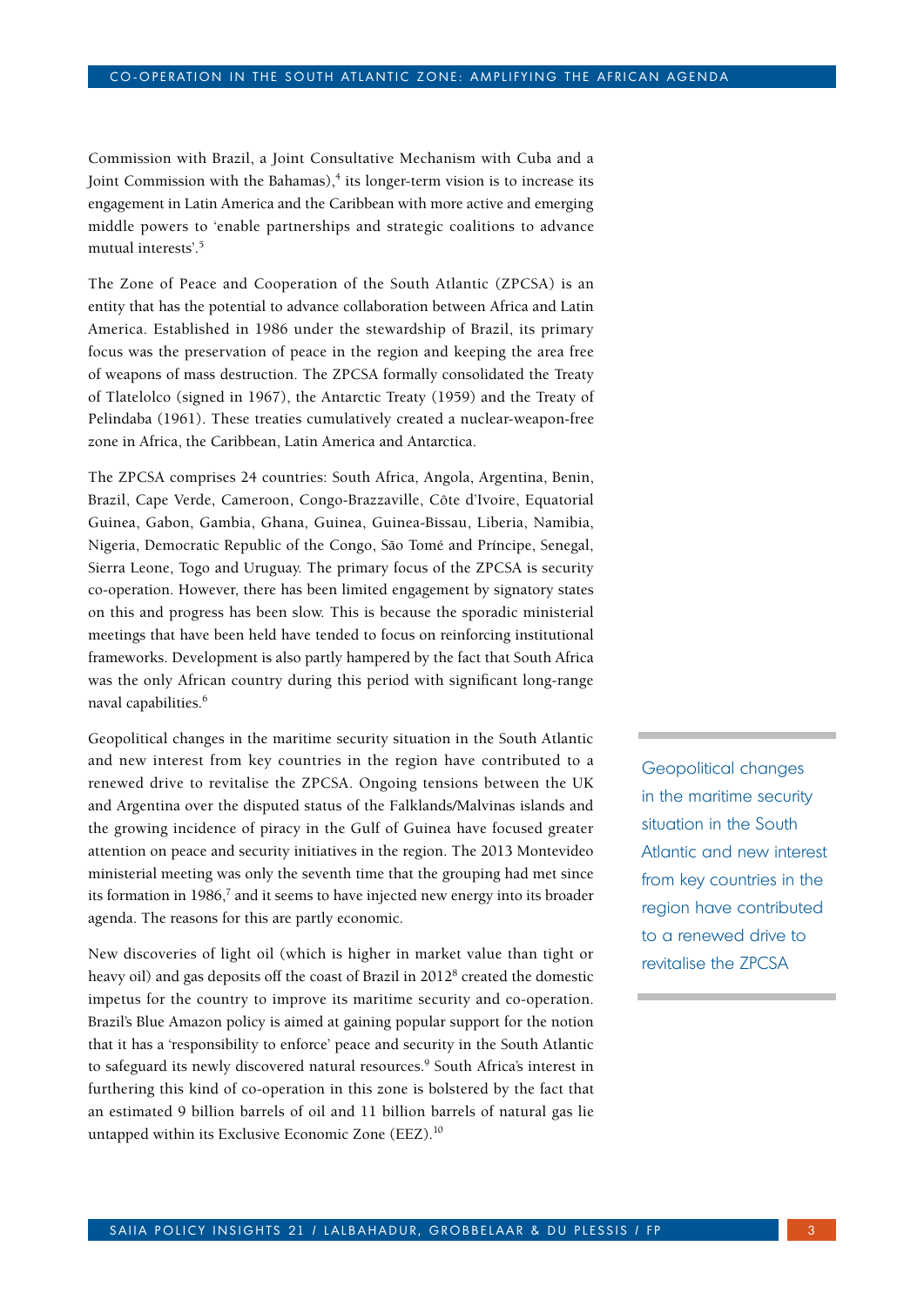Therefore, the stimulus to increase South Africa's co-operation in this zone is two-pronged. On the one hand, it needs assistance to address the growing issue of piracy in the region. Although it has one of the strongest naval forces on the continent, South Africa's capacity to curb the threat unilaterally is limited.11 South Africa's current maritime patrol capabilities consist of the *Sarah Baartman*, *Lilian Ngoyi*, *Ruth First* and *Victoria Mxenge* patrol vessels. It is difficult for the South African Navy to patrol South Africa's EEZ, which encompasses  $1\,530\,000\;\rm{km^2}$  and includes the Prince Edward and Marion islands. Extreme weather exacerbates the challenge.

Nevertheless, South Africa has been an active participant in joint military exercises under the rubric of the India-Brazil-South Africa Maritime (IBSAMAR) co-operation. This initiative is in its fourth iteration and began in  $2008$ .<sup>12</sup> It has also been engaged in joint maritime security exercises with Brazil, Argentina and Uruguay (known as Atlasur) since 1993.13 Atlasur has held nine maritime exercises since its inception.

The second prong of South Africa's strategy is its desire to tap into the ocean economy. The government's much-touted Operation Phakisa, which was launched on 15 July 2014, is an instrument that seeks to expand the country's footprint into the blue economy to bolster economic development. The opportunities that this programme provides range from marine transport, services and manufacturing to offshore oil and gas exploration, aquaculture, marine protection services and ocean governance.

During Operation Phakisa's open-day discussions in October 2014, President Jacob Zuma reiterated the importance of the blue economy for South Africa's economic development. South Africa's National Development Plan forecasts that the country stands to achieve 5% gross domestic product (GDP) growth by 2019 if it can take advantage of its relatively untapped maritime resources in conjunction with other sectors of the economy. Given that the country's GDP growth is currently just  $1.5\%,^{14}$  Operation Phakisa may be ambitious, but it could contribute significantly to South Africa's economic development agenda.

South Africa is also engaging its African Atlantic seaboard neighbours at a regional level. In 2013 it signed the Benguela Current Convention with Namibia and Angola. The convention aims to promote the conservation, protection, rehabilitation and sustainable use of maritime resources in the region, and to provide social, economic and environmental benefits to the citizens of its member states. South Africa is also an active participant in the AU's 2050 Africa's Integrated Maritime Strategy. Adopted in January 2014, this provides a comprehensive framework outlining strategic areas of action to harness the wealth potential of Africa's oceans, seas and inland waterways.

As the most capable naval actor in the region, albeit with limitations, South Africa has played a significant role in ensuring maritime security. For example, since the beginning of 2015 it has deployed frigates, submarines and over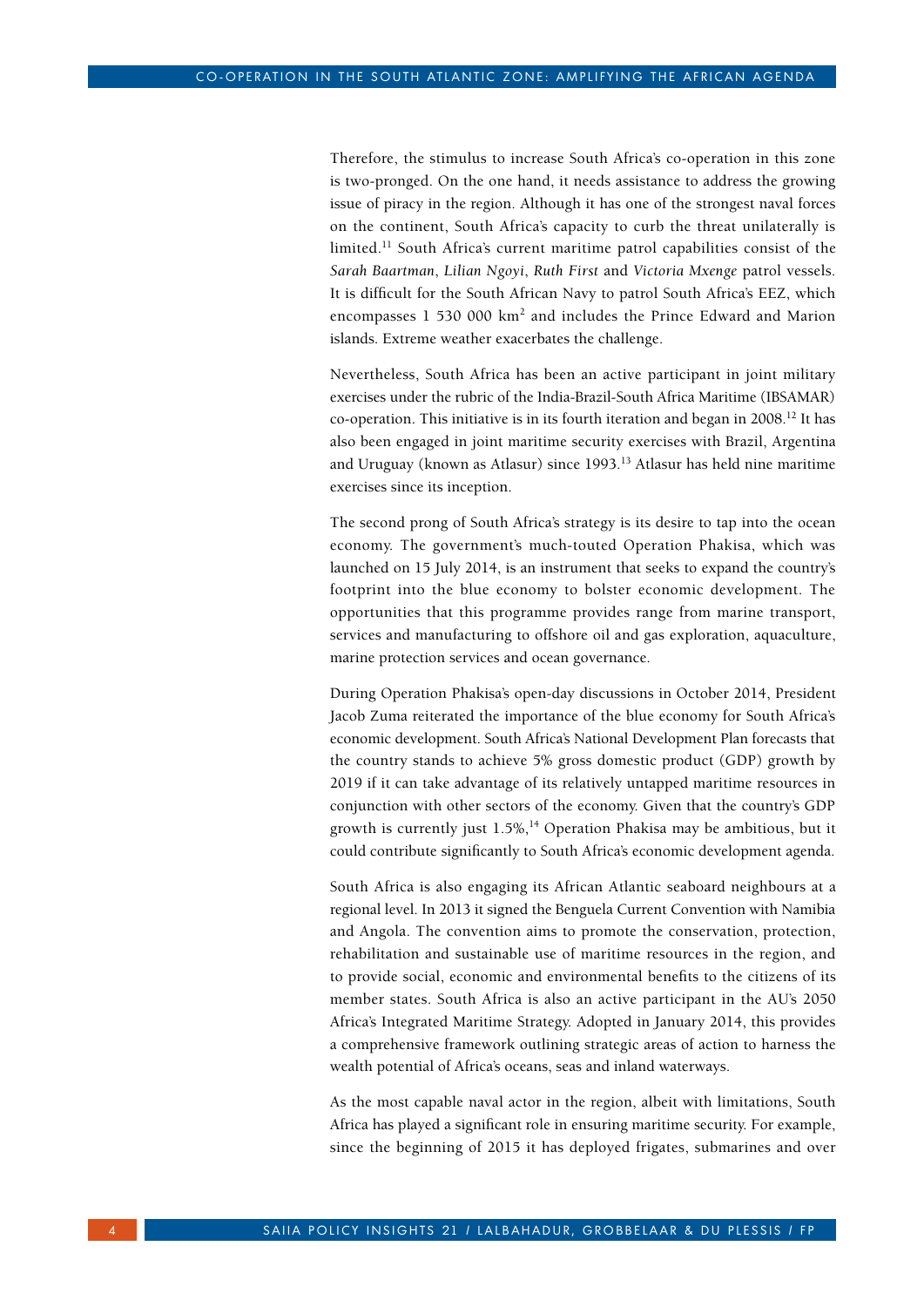220 defence force members to combat increasing piracy activities targeting oil tankers in the Gulf of Guinea.15

In addition to security co-operation in the South Atlantic, there are also significant opportunities for greater economic collaboration within the ZPCSA (see Tables 1 and 2). The zone includes the three largest economies in sub-Saharan Africa – Nigeria, South Africa and Angola – and two of Latin America's strongest economies, Brazil and Argentina. South Africa's geo-strategic location, with Atlantic and Indian Ocean coasts, optimally positions it as a gateway between Latin America and Asia. And all the African littoral states on the South Atlantic act as important gateways to their landlocked neighbours.

All the African littoral states on the South Atlantic act as important gateways to their landlocked neighbours

|  |  |  |  |  | Table 1: Major ZPCSA member economies, 2013 |  |
|--|--|--|--|--|---------------------------------------------|--|
|--|--|--|--|--|---------------------------------------------|--|

| Country             | <b>Population</b><br>(millions),<br>2013 | <b>GPD</b> growth<br>(2015 Q1, based<br>on annual change<br>from 2013) | <b>GPD size</b><br>(current \$),<br>2013 | <b>Gross national</b><br>income per<br>capita (\$),<br>2013 |
|---------------------|------------------------------------------|------------------------------------------------------------------------|------------------------------------------|-------------------------------------------------------------|
| Angola              | 21.47                                    | 6.8%                                                                   | 124.2 billion                            | 5.170                                                       |
| <b>Nigeria</b>      | 173.60                                   | 5.4%                                                                   | 521.8 billion                            | 2.710                                                       |
| <b>South Africa</b> | 53.16                                    | 1.9%                                                                   | 366.1 billion                            | 7,410                                                       |
| <b>Argentina</b>    | 41.45                                    | 2.9%                                                                   | 609.9 billion                            | 6,290                                                       |
| <b>Brazil</b>       | 200.40                                   | 2.5%                                                                   | 2.246 trillion                           | 11,690                                                      |

Source: World Bank Indicators, http://www.worldbank.org/en/country, accessed 19 May 2015

Nevertheless, trade figures between South Africa and Latin America have been disappointing despite the ratification of the preferential trade agreement between the Southern African Customs Union (SACU) and the Mercado Común del Sur (Common Market of the South, or Mercosur) grouping in December 2004. In 2013 trade between South Africa and the three Latin American South Atlantic countries (Argentina, Brazil and Uruguay) made up \$3.34 billion, with a \$0.85 billion surplus in favour of the Latin American countries. This represents a marginal 2.3% (\$0.92 billion) of all South African imports and a larger share of 9.7% (\$2.41 billion) of total South African exports. Goods traded included automobile parts, textiles, mining products, petrochemicals, agricultural products, precious and semi-precious stones, vehicles and machinery. Low trade figures could be attributed to similar finished goods and commodities being produced by South Africa, Argentina, Brazil and Uruguay, resulting in limited demand for cross-Atlantic trade. Nevertheless, the encouraging expansion of Brazil–Africa trade by 464% and South Africa–Latin America trade by 314% over the past decade – albeit off a very low base – also points to the potential for further growth if more attention is given to increasing trade and economic links.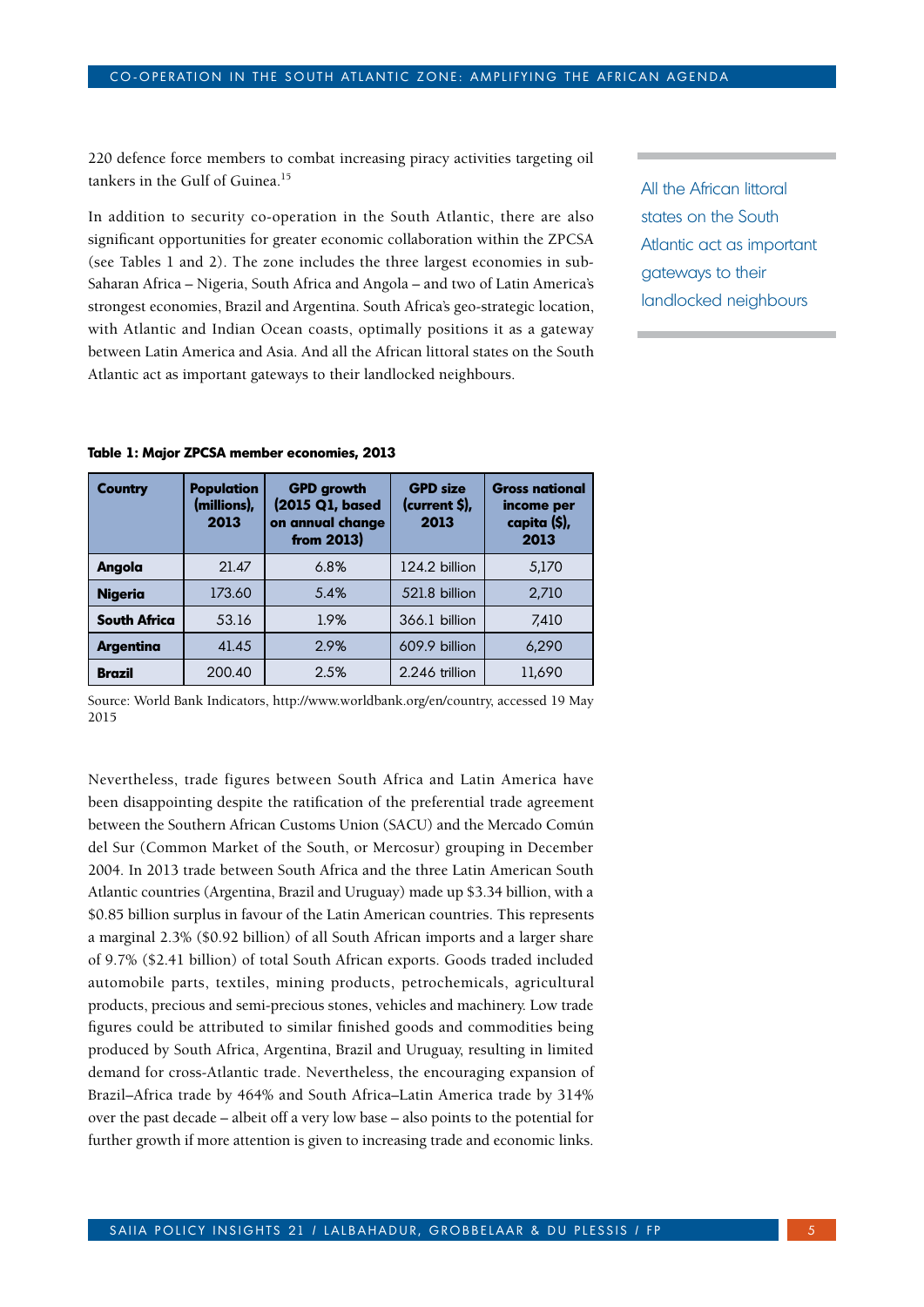The Community of Portuguese Language Countries is another dimension that could support cultural and economic engagement across the South Atlantic

|               |  | Table 2: Bilateral Brazil–Africa trade and South Africa–Latin America trade, |  |
|---------------|--|------------------------------------------------------------------------------|--|
| 2003 and 2013 |  |                                                                              |  |

| <b>Brazil-Africa trade</b>       | 2003 (\$ billions) | 2013 (\$ billions) |
|----------------------------------|--------------------|--------------------|
| <b>Total</b>                     | 6.061              | 28.13              |
| <i>Imports</i>                   | 3.277              | 17.412             |
| <b>Exports</b>                   | 2.784              | 10.715             |
|                                  |                    |                    |
| South Africa-Latin America trade | 2003 (\$ billions) | 2013 (\$ billions) |
| <b>Total</b>                     | 1.627              | 5.110              |
| Imports                          | 1.189              | 3.469              |

Source: UN Comtrade data, http://comtrade.un.org/db/dqQuickQuery.aspx, accessed 19 May 2015

There is also much room to improve trade between South Africa and other African states bordering the Atlantic Ocean. Total trade in 2013 between South Africa and this group of African states amounted to \$15.52 billion, with a surplus of \$1.35 billion (8.7%) in South Africa's favour. This represents 6.8% (\$7.08 billion) of total South African imports and 8.9% (\$8.44 billion) of total South African exports.<sup>16</sup> Given these low numbers, it is clear that more attention should be given to economic co-operation in this region.

And there are significant opportunities for collaboration at a cultural level. The African diaspora in the Americas, particularly in the Caribbean and Brazil, is a strong rallying point for Latin American and African cultural co-operation. South Africa, for example, maintains strong links with the Cuban government on issues of health and education.

The Comunidade dos Países de Língua Portuguesa (Community of Portuguese Language Countries , or CPLP) is another dimension that could support cultural and economic engagement across the South Atlantic. This community was formed in 1996 to promote diplomatic relations among lusophone countries. Six of the nine member states overlap with those of the South Atlantic Zone. These are Angola, Brazil, Cape Verde, Guinea-Bissau, Equatorial Guinea and São Tomé and Príncipe. South Africa already enjoys productive relations with many of these countries (and other members of the CPLP such as Mozambique, Angola and Brazil). The community provides a significant base from which to explore the deepening of social, cultural and diplomatic ties in the South Atlantic Zone. A noteworthy example is the strong economic, political and cultural ties between Brazil and Angola.

## **C o NCLUSI o N**

South Africa has limited capacity to project its power across the South Atlantic. However, this zone is becoming increasingly important as the country explores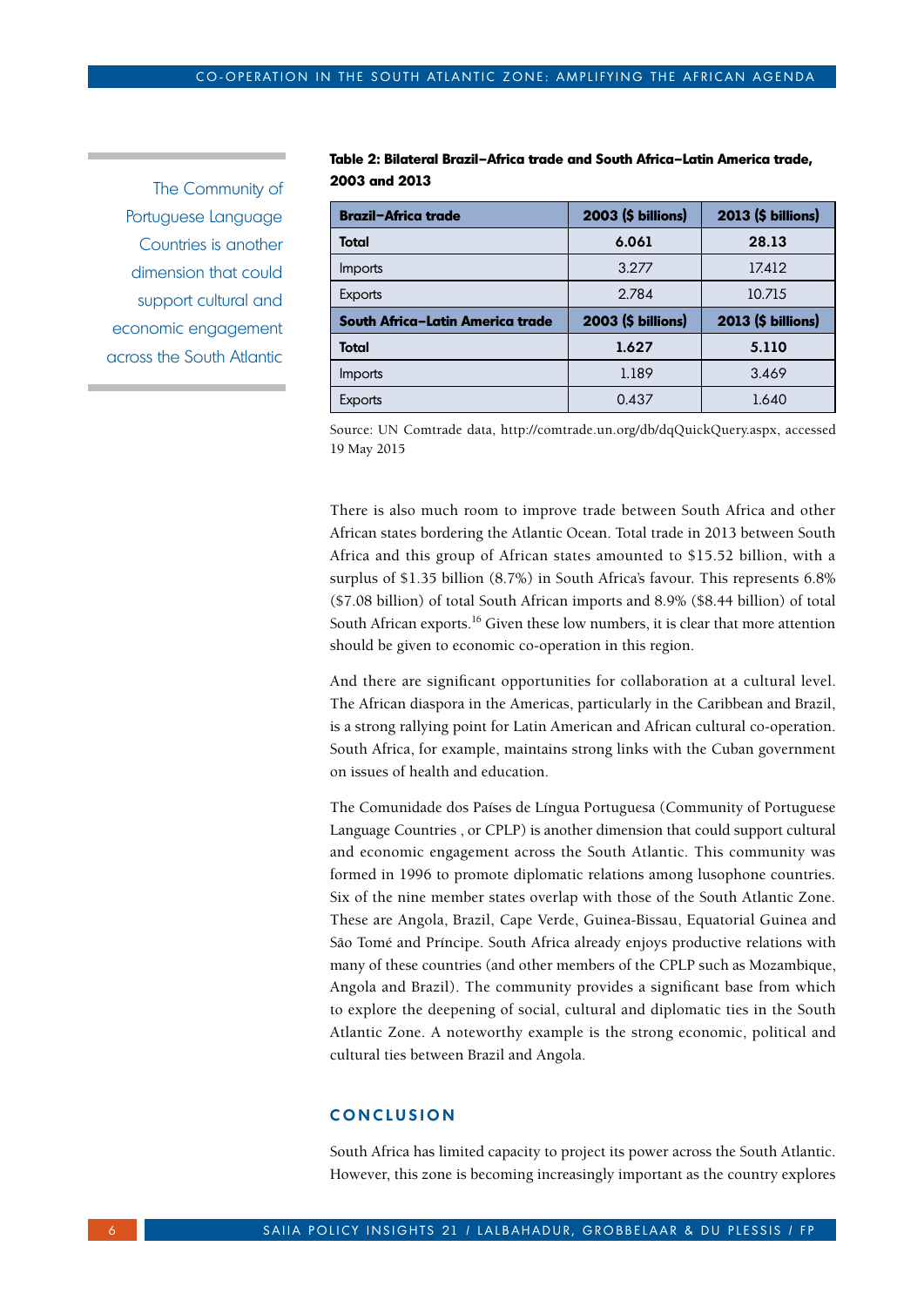avenues to further its own economic development. Initiatives such as Operation Phakisa, which intends to propel the country towards greater engagement in the blue economy, make it necessary for South Africa to place greater emphasis on the South Atlantic Zone.

Serendipitously, the framework for expanding engagement into this region already exists on multiple levels. The ZPSCA, in conjunction with several IBSAMAR and Atlasur operations, has provided a strong base for joint maritime engagements aimed at strengthening security co-operation in the region. The further promotion and deepening of trade between SACU and Mercosur, and the potential for the CPLP to expand channels for greater cultural and economic collaboration, need to be explored further. More broadly, increased engagement in the South Atlantic offers an opportunity for South Africa to extend the scope of its African Agenda to its engagement with Latin America.

# **ENDN o TES**

- 1 South Africa, White Paper on South African Foreign Policy Building a Better World: The Diplomacy of Ubuntu, http://www.gov.za/documents/white -paper-south-african-foreign-policy-building-better-world-diplomacy-ubuntu.
- 2 *Ibid*.
- 3 *Ibid*.
- 4 South Africa, Department of International Relations and Cooperation, 'Status on the countries with which South Africa has formalised bilateral commissions and/or arrangements', http://www.dirco.gov.za/docs/2006pq/pq616.htm, accessed 13 May 2015.
- 5 South Africa, White Paper on South African Foreign Policy, *op. cit.*
- 6 However, more recently Nigerian naval capacity has been growing rapidly. This is in part explained by the escalating security situation in the Gulf of Guinea.
- 7 Brazil, Ministry of Foreign Affairs, 'Zone of Peace and Cooperation of the South Atlantic', http://www.itamaraty.gov.br/index.php?option=com\_content&view=articl e&id=6369&catid=84&Itemid= 435&lang=en-GB, accessed 13 May 2015.
- 8 Petrobras estimates that the Santos Basin Tupi Field is estimated to hold between 5 billion and 8 billion barrels of light oil, albeit at levels deeper than 2 000 m below the seabed. See Oil & Gas Technology, http://www.oilandgastechnology.net/upstreamnews/petrobras-confirms-sergipe-light-oil-discovery-offshore-brazilpetrobras, accessed 13 May 2015.
- 9 Erthal Abdenur A & D Marcondes de Souza Neto, 'Brazil's Maritime Strategy in the South Atlantic: The Nexus Between Security and Resources', Occasional Paper, 161. Johannesburg: South African Institute of International Affairs, 2013.
- 10 Walker T, 'Avoiding the Siren's Song: Will Operation Phakisa Deliver Prosperity?', *ISS Today*. Pretoria: Institute for Security Studies, http://www.issafrica.org/iss-today/ avoiding-the-sirens-song-will-operation-phakisa-deliver-prosperity, accessed 15 May 2015.
- 11 South African Government, *South African Defence Review 2014*, http://www.gov.za/ documents/south-african-defence-review-2014 accessed 18 May 2015.